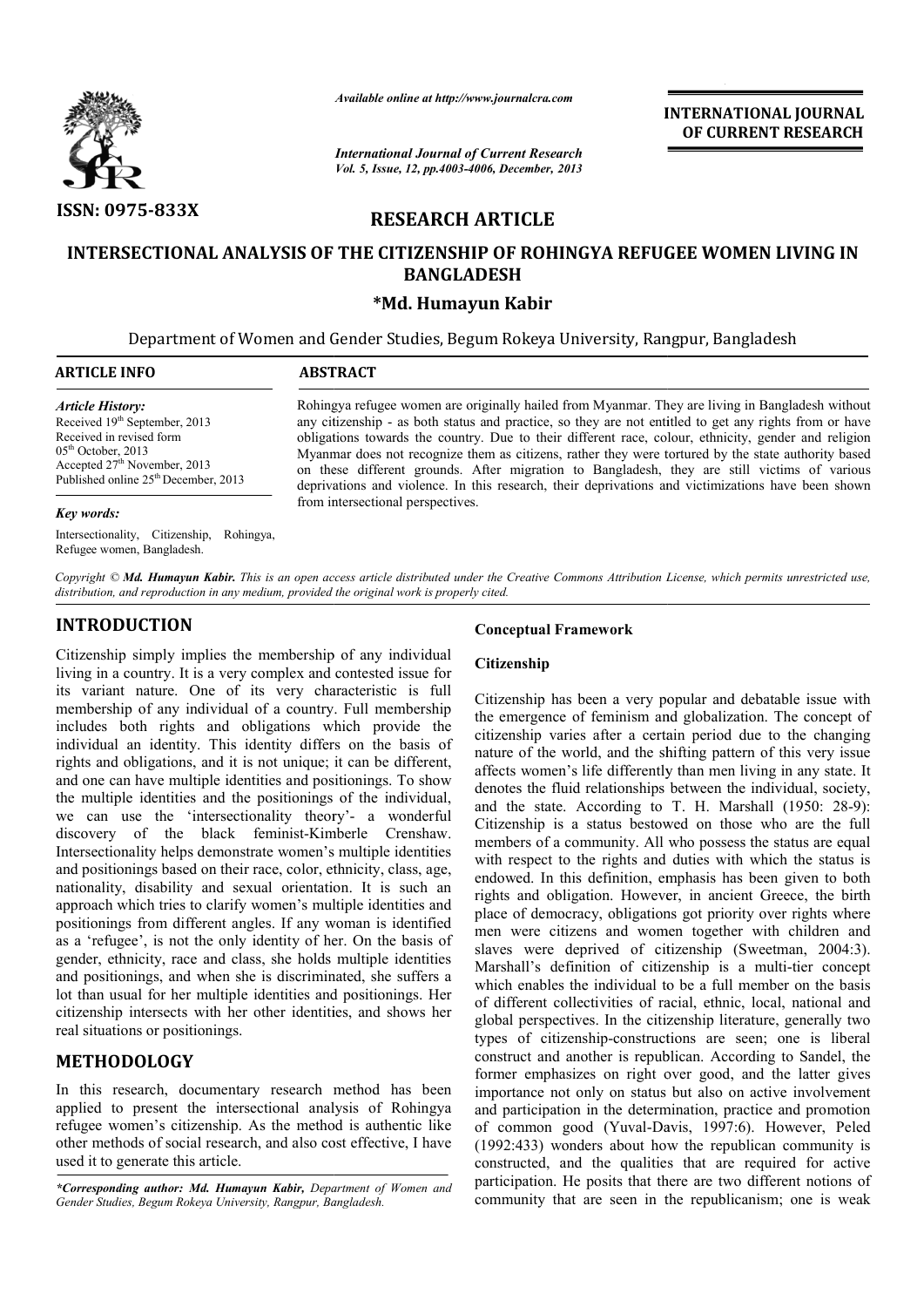community where membership is voluntary, and another is strong community which is not formed rather discovered historically by its members. Here, the question arises about what happens to those- migrants, refugee, minorities and indigenous people- who cannot be the full members of that 'strong community'. Again, there are many other members who have common origin, but they do not experience hegemonic value system with the majority of population in religious, sexual and other issues (*ibid*: 7). Peled (1992) gives solution showing two-tier construction of citizenship where who can, and who cannot acquire a full membership in the 'strong community'. This notion shows contradictory nature of citizenship as individual and communal, inclusionary and exclusionary without giving importance to other dimensions and social positionings like class, sexuality, ability, gender, ethnicity etc., which are also important for constructing citizenship (*ibid*). Intersectionality approach tries to find these contradictory natures of citizenship giving importance to every aspect of the citizens' lives from multiple identities and positionings.

### Intersectionality

Intersectionality is not a new phenomenon. It finds its birth in the black feminists' criticism of the mainstream feminist movement of the 1960s and 1970s. US feminist lesbian group namely Combahee River Collective is one of the most influential actors that brought the term in forefront publishing a manifesto-Combahee River Collective Statement. In that statement, the group argued that gender, race, class and sexuality should be the integral part of feminist analysis of power and domination. They showed that sexism interacts with racism, homophobia, ableism and classism etc. Thus, they showed that intersectionality as an approach is able to recognize the black women's real positionings and multiple identities that only the gender is not. Intersectionality is a feminist theory that helps to show the ways in which gender intersects with other categories of identity and positionings of women, and reveal various forms of disparities occurred as the consequence of the combination of multiple identities and positionings. According to Davis (2008: 68): Intersectionality refers to the interaction between gender, race, and other categories of difference in individual lives, social practices, institutional arrangements, and cultural ideologies and the outcomes of these interactions in terms of power.

The term intersectionality was coined by Kimberle Crenshaw in 1989. She argued that theorists need to take both gender and race en masse to show how they interact to form multiple dimensions of Black women's experiences. United Nations (2001 in Riley, 2004:110) defines intersectionality as: An intersectional approach to analyzing the disempowerment of marginalized women attempts to capture the consequences of the interaction between two or more forms of subordination. It addresses the manner in which racism, patriarchy, class oppression and other discriminatory systems create inequalities that structure the relative positions of women, races, ethnicities, class and the like….racially subordinated women are often positioned in the space where racism or xenophobia, class and gender meet. They are consequently subject to injury by the heavy flow of traffic travelling along all these roads.

Intersectionality is such an analytical tool which has a great theoretical and political relevance in social science issues. There are three forms of intersectional analysis: structural intersectionality, political intersectionality and representational intersectionality. Structural intersectionality refers "to the ways in which women of colour are situated within overlapping structures of subordination….[and] how the dynamics of each hierarchy exacerbates and compounds the consequences of others" ( Crenshaw, 1993:114). Political intersectionality refers "to the different ways in which political and discursive practices relating to race and gender inter-relate, often erasing women of colour" (*ibid*: 115). Representational intersectionality refers to "the way that race and gender images, readily available in our culture, converge to create unique and specific narratives deemed appropriate for women of colour" (*ibid*: 117). There is a huge debate on intersectionality with its vagueness about whether it is a theory or concept, but whatever it is, its vagueness and open-endedness are the secret of its success. Intersectionality today 'promises an almost universal applicability, useful for understanding and analyzing any social practice, any individual or group experience, any structural arrangement, and any cultural configuration' (Davis,2008: 72). However, this very notion of intersectionality brings different aspects of citizens' lives in terms of multiple identities and positionings, so I have used the concept to analyse the citizenship of Rohingya refugee women.

#### Linking Citizenship and Intersectionality

Citizenship is, perhaps, the notion which holds all identities and positionings of both women and men, in a comprehensive way, whereas intersectionality segments all identities and positionings into different possible parts to show the very reality of the citizens. It is mostly an exclusionary political status for women worldwide that intersectionality portrays. Intersectionality shows difference of citizenship in terms of gender, class, race, caste, age, ethnicity and disability etc. It portrays women's citizenship of difference in a very subtle way - how one identity interacting with another deteriorates women's position from the fore one, or brings another privilege for them. Citizenship has no unique positive status for women; in most cases citizenship is discriminatory towards women, especially for the poor marginal and the minorities. They are always the victims of state violence and also the violence by the dominant males. When the state itself is biased towards the males, the males avail the opportunity of victimizing women. If the women are ethnic people with lower class and caste, then their sufferings continue to multiply in different deteriorating scales. Public-private binary is an important issue to describe women's citizenship. It is impossible to comprehend the gendered patterns of entry to citizenship without considering the sexual division of labour in the private life. In the same way, for the poor condition of asylum laws, women's refugeeship is denied and they are sexually persecuted; it goes through the notion of public-private division which gets priority to discuss on women's citizenship by the feminists. They are successful to challenge the positioning of the division in relation to a number of issues (Lister, 1997:42). Thus multi-layered citizenship addresses the discriminations one by one, and it is the business of intersectionality to show the discrimination of citizenship from different angles at a time.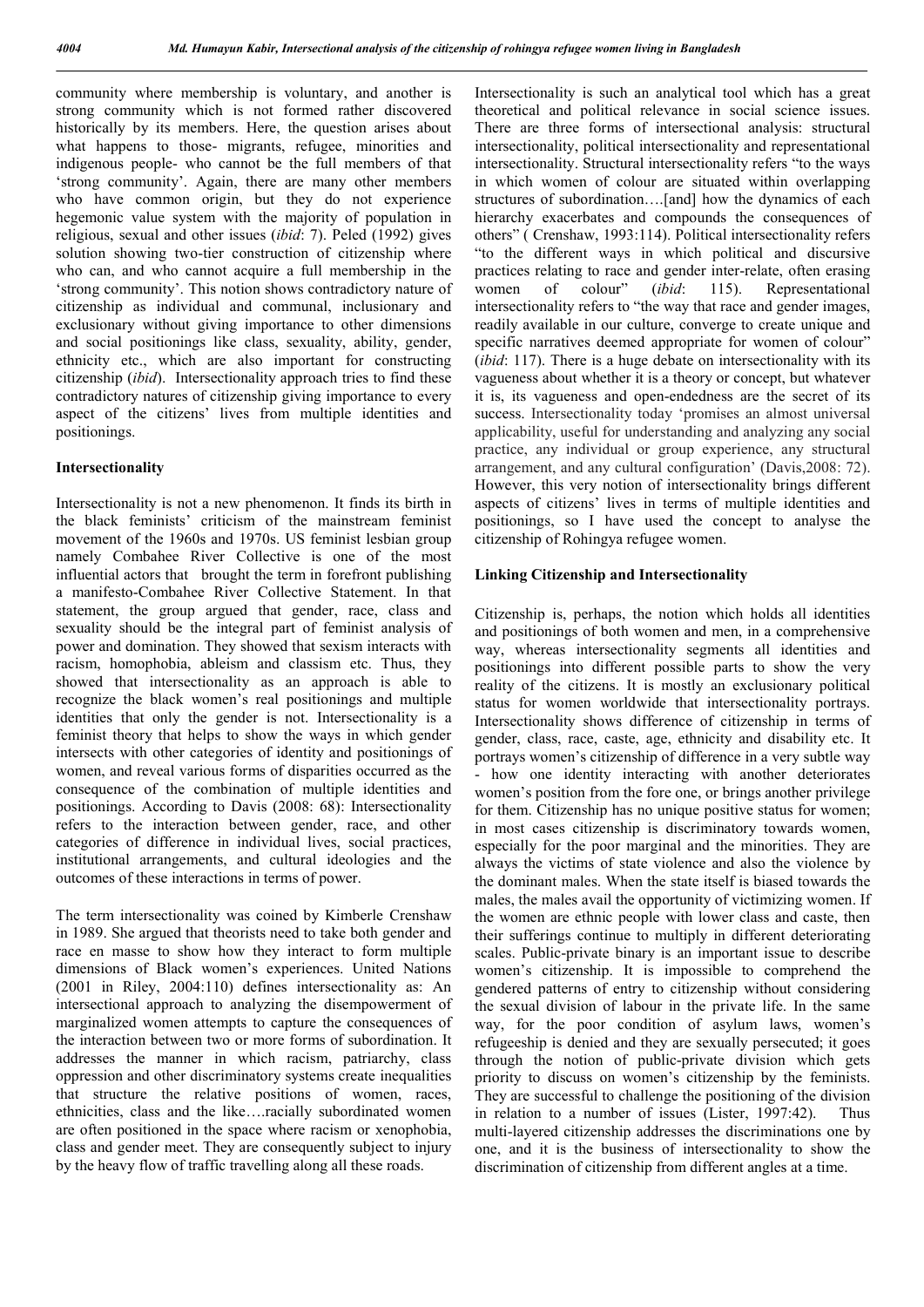### Rohingya refugee women and intersectional analysis of their citizenship

#### Background of the Rohingya

The Rohingyas are a Muslim community living in the Northern part of Rakhaine (Arakan) state of today's Myanmar having more than 1.4 million people. The state was between the two worlds: South Asia and Southeast Asia, between Muslim-Hindu Asia and Buddhist Asia, and amidst the Indo-Arian and Mongoloid race, and at times of 1784, the state was with the Chittagong region in the southern part of today's Bangladesh. However, in 1784, when Burman (Myanmar) king conquered, some 200,000 Arkanese were killed by guerrilla war, and were forced to build Buddhist temples. In 1796, two thirds of Muslim Arakanese as exodus were forced to migrate into the Chittagong area of Bangladesh. Later in 1885, the British managed to make the two conflicting communities (Buddhist and Muslim) to live together, and then many refugees returned to Arakan from Bangladesh (Medecins Sans Frontieres, 2002:9). The situation was stable until Second World War. In 1942, advancement of Japanese army triggered communal riots between the Rakhaine Buddhist and especially Muslim Rohingya, and some 22,000 Muslims had to flee from Myanmar to Bangladesh. It should be mentioned here that the Rohingyas were under the loyalty of the British and the Buddhist were under the Japanese block. In 1948, Myanmar got independence and after that the Muslim Rohingyas were very much vocal for the autonomy demanding independent Muslim state. The demand was quashed in 1954, but Muslims were highly discriminated and removed from the civil posts; restriction on movement was imposed, and property and land were confiscated. Although, the Rohingyas were about to get their autonomy in 1950 under the democratic government of U Nu, the plan was stopped by the military coup of General Ne Win in 1962. Central government took measures in 1974 to drive them out denying their citizenship rights, and rendering them foreigners in their own land. And this denial of citizenship is the root cause of the forced migration of the Rohingya. An operation by military government caused 200,000 Rohingyas to enter into Bangladesh. Within 16 months of their arrival some 10,000 refugees mostly women and children died due to malnutrition as their food rations were cut to compel them to leave Bangladesh (*ibid:* 10). Again, from 1991 to 1992 violence, impoverishment and religious intolerance triggered 250,000 Rohingya Muslims to enter Bangladesh (*ibid:* 11). Now they are still living in Bangladesh without any citizenship rights, and especially the women are in most vulnerable situation.

### Citizenship of Rohinya refugee women and its intersectional analysis

The basic tenets of citizenship are not seen in the Rohinya refugee women while they are living in Bangladesh. They are the citizen of Myanmar, but their rights as citizen is denied there. Now they are living in Bangladesh as refugee or other as they were seen in Myanmar-their own land. As they are not citizen of Bangladesh, they have no rights and obligations. What they receive from the country is for the sake of international humanitarian provisions. They have no obligation towards the state like Bangladesh; they do not have to pay any tax while paying tax might consider them as active citizens,

according to the universal definition of citizenship. She has no voting rights or representations. She is bound to be passive according to the notion of citizenship, but she may be the struggling mother maintaining her whole family managing the livelihoods one way or another; she is a confident woman. In Bangladesh, not only her private, but also her public life is also threatened. She has no security in both cases. Her public life is also private, because she has not the rights of mobility outside of the refugee camp. She has limited rights to be out from the camp for a very short time, otherwise they are to face unwanted situation like agreeing with ill offer by the authority. Her identities and positionings are multilayered intersecting with one another.

All women are discriminated on ground of gender, but when gender intersects with other categories, some women face multiple violences and got their positions changed with multiple identities. The notion 'intersectionality' challenges the notions of multi-layered oppression. The notion of a road map of a busy town helps understand the meaning of the intersectionality of oppression and discrimination. There are different roads like racism, patriarchy parade, sexism, colonization, religious persecution, indigenous disposition, class, caste and what not. When the road is full of huge traffic and a woman from a marginalized group has to cross the main intersection, a range of the situations of that woman comes out Abeysekera (2002 in Bartolomei, 2003:90) posits "An intersectional analysis involves of situation from a perspective based on the understanding that we all have shifting and multiple identities"*.* Bartolomei used this very notion to show the situations of Kakuma refugee of Northern Kenya from the perspectives of their citizenship and intersectional identities and positionings. She showed that refugeeship is not the single identity of those refugee women, rather they have multiple identities and positionings from the intersectional perspectives of their race, class, sex gender, ethnicity, age and so on. And thus oppression on them was various folds on the basis of their different identities. Similarly, the Rohingya refugee women living in Bangladesh had/have also the multiple identities and positionings on the basis of their different categories of identities intersecting with each other. Rohingyas living in Bangladesh had no access to social, political and economic systems of Myanmar. They were restricted in their movement. They required to attain permission to marry, and were denied of access to work, education and freedom to practice their religion and cultural customs as they were one of the many ethnic minority groups in Myanmar with different racial (darker appearance with different physical and facial features) background, language, faith (Islam) and culture. As a result, they were/are not considered Burmese. Rohingyas were subjected to living as 'non- citizens' in their own homeland.

As a Rohingya woman, a woman has gender identity, and she has also the identity of Rohingya itself. She is a Muslim woman with an ethnic identity as she is different from the Buddhist people of Myanmar, so at times she is the victim of ethnic cleansing and victim of racism. For all her identities, she has no status in the society; she belongs to lower class. Being denied of citizenship rights, she did not get any permission from the Burmese government to marry as practice of basic human rights. And now she is a refugee in Bangladesh. She is a bread winner, if she is the poor female head of her household.